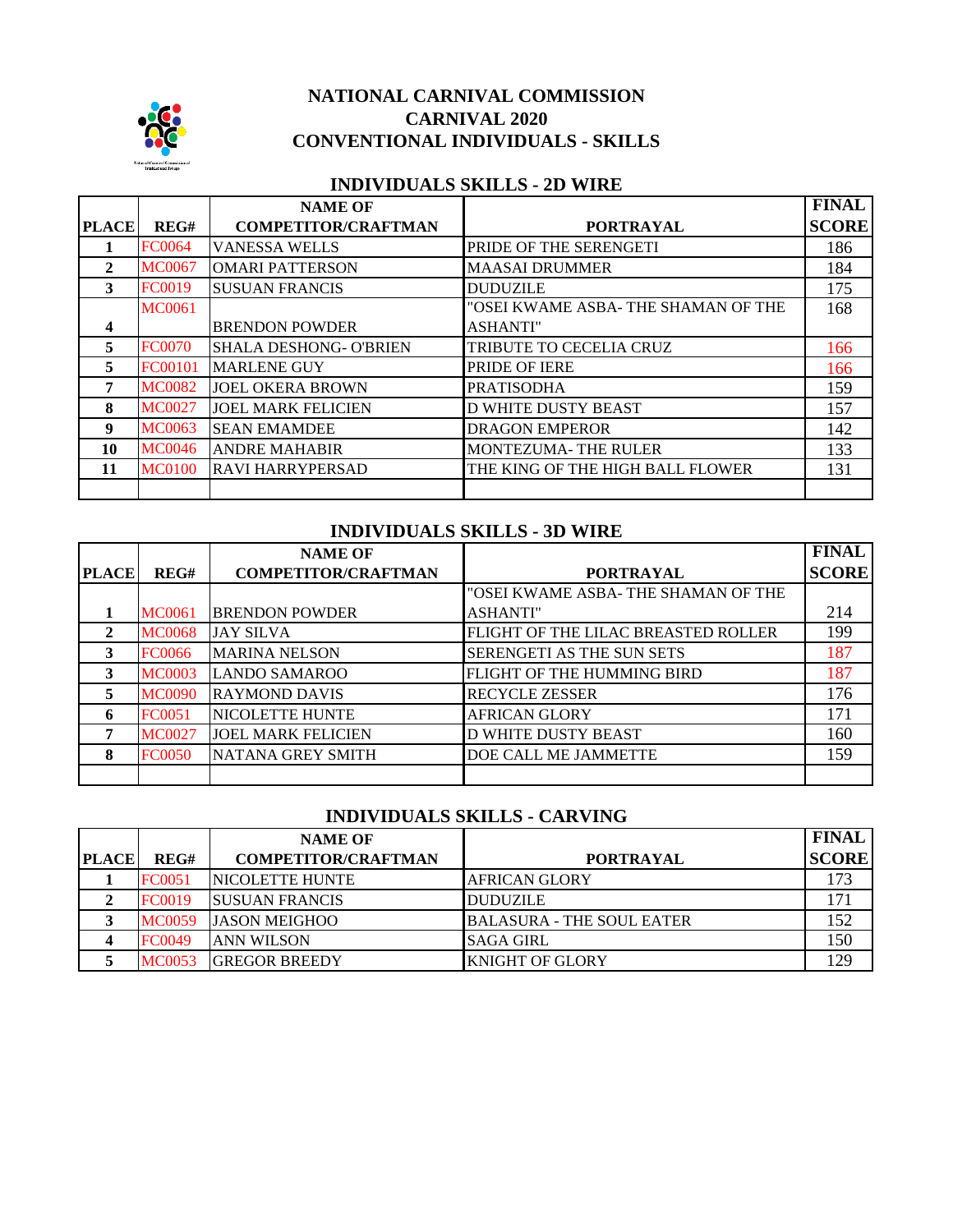

## **NATIONAL CARNIVAL COMMISSION CONVENTIONAL INDIVIDUALS - SKILLS CARNIVAL 2020**

## **INDIVIDUALS SKILLS - MOULDING**

|              |               | <b>NAME OF</b>             |                                     | <b>FINAL</b> |
|--------------|---------------|----------------------------|-------------------------------------|--------------|
| <b>PLACE</b> | REG#          | <b>COMPETITOR/CRAFTMAN</b> | <b>PORTRAYAL</b>                    | <b>SCORE</b> |
|              | <b>MC0062</b> | <b>RAMON ALEXIS</b>        | THE INFINITE VOYAGER                | 215          |
| $\mathbf{2}$ | <b>FC0095</b> | ANNELLA MARYAM ABONIS      | <b>D'LIGHT</b>                      | 209          |
| 3            | <b>MC0082</b> | <b>JOEL OKERA BROWN</b>    | <b>PRATISODHA</b>                   | 202          |
| 4            | FC0030        | <b>SALLY MOHAMMED</b>      | AZTEC PRINCESS (ISABELL MONTEZUMA)  | 201          |
| 5            | <b>MC0071</b> | <b>MIGUEL PINHEIRO</b>     | <b>LUMIERE DE VIE</b>               | 192          |
| 6            | FC0065        | <b>JILLIAN AMBROSE</b>     | <b>MAMA TEMBO</b>                   | 177          |
| 7            | <b>MC0090</b> | <b>RAYMOND DAVIS</b>       | <b>RECYCLE ZESSER</b>               | 160          |
| 8            | <b>MC0046</b> | <b>ANDRE MAHABIR</b>       | <b>MONTEZUMA- THE RULER</b>         | 140          |
| 9            | <b>MC0045</b> | <b>JACKIE CUMBERBATCH</b>  | CHA-CHA                             | 137          |
| 10           | <b>MC0063</b> | <b>SEAN EMAMDEE</b>        | <b>DRAGON EMPEROR</b>               | 135          |
|              |               |                            | "OSEI KWAME ASBA- THE SHAMAN OF THE |              |
| 11           | <b>MC0061</b> | <b>BRENDON POWDER</b>      | <b>ASHANTI"</b>                     | 123          |

#### **INDIVIDUALS SKILLS - ALUMINUM**

|              |               | <b>NAME OF</b>                |                                     | <b>FINAL</b> |
|--------------|---------------|-------------------------------|-------------------------------------|--------------|
| <b>PLACE</b> | REG#          | <b>COMPETITOR/CRAFTMAN</b>    | <b>PORTRAYAL</b>                    | <b>SCORE</b> |
| 1            | <b>FC0064</b> | <b>VANESSA WELLS</b>          | PRIDE OF THE SERENGETI              | 208          |
| $\mathbf{2}$ | <b>FC0004</b> | DEBBIE AGUILLERA SAMMY        | <b>BEAUTY OF THE SUN</b>            | 188          |
| 3            | FC0031        | <b>SARAH BARKARR</b>          | WINGS OF SOCA                       | 180          |
| 4            | <b>FC0065</b> | <b>JILLIAN AMBROSE</b>        | <b>MAMA TEMBO</b>                   | 179          |
| 4            | <b>FC0091</b> | EVALINA PALLOTTA              | EVERYTHING JAZZY                    | 179          |
| 6            | <b>FC0092</b> | <b>MARSHA TREPTE</b>          | <b>FLORES PARA MI TIA JUDY</b>      | 176          |
| 7            | <b>FC0007</b> | <b>CAMILLE SAMMY</b>          | THE PATRIOT                         | 172          |
| 8            | <b>FC0101</b> | <b>MARLENE GUY</b>            | PRIDE OF IERE                       | 171          |
| 9            | <b>FC0070</b> | <b>SHALA DESHONG- O'BRIEN</b> | TRIBUTE TO CECELIA CRUZ             | 168          |
| 10           | <b>MC0059</b> | <b>JASON MEIGHOO</b>          | <b>BALASURA - THE SOUL EATER</b>    | 158          |
| 11           | <b>FC0060</b> | VICTORIA GARCIA               | WINGS OF THE PHOENIX                | 154          |
| 12           | <b>FC0042</b> | <b>TIFFANY AUGUSTINE</b>      | WINGS LIKE A DOVE                   | 153          |
| 13           | <b>FC0080</b> | <b>SYLVIA GITTENS</b>         | <b>EILEITHYIA</b>                   | 148          |
|              | MC0061        | <b>BRENDON POWDER</b>         | "OSEI KWAME ASBA- THE SHAMAN OF THE | 129          |
| 14           |               |                               | <b>ASHANTI"</b>                     |              |
| 15           | <b>MC0053</b> | <b>GREGOR BREEDY</b>          | KNIGHT OF GLORY                     | 125          |

## **INDIVIDUALS SKILLS - CANE**

|              |      | <b>NAME OF</b>             |                         | ' FINAL      |
|--------------|------|----------------------------|-------------------------|--------------|
| <b>PLACE</b> | REG# | <b>COMPETITOR/CRAFTMAN</b> | <b>PORTRAYAL</b>        | <b>SCORE</b> |
|              |      | <b>MARSHA TREPTE</b>       | FLORES PARA MI TIA JUDY | ∼            |